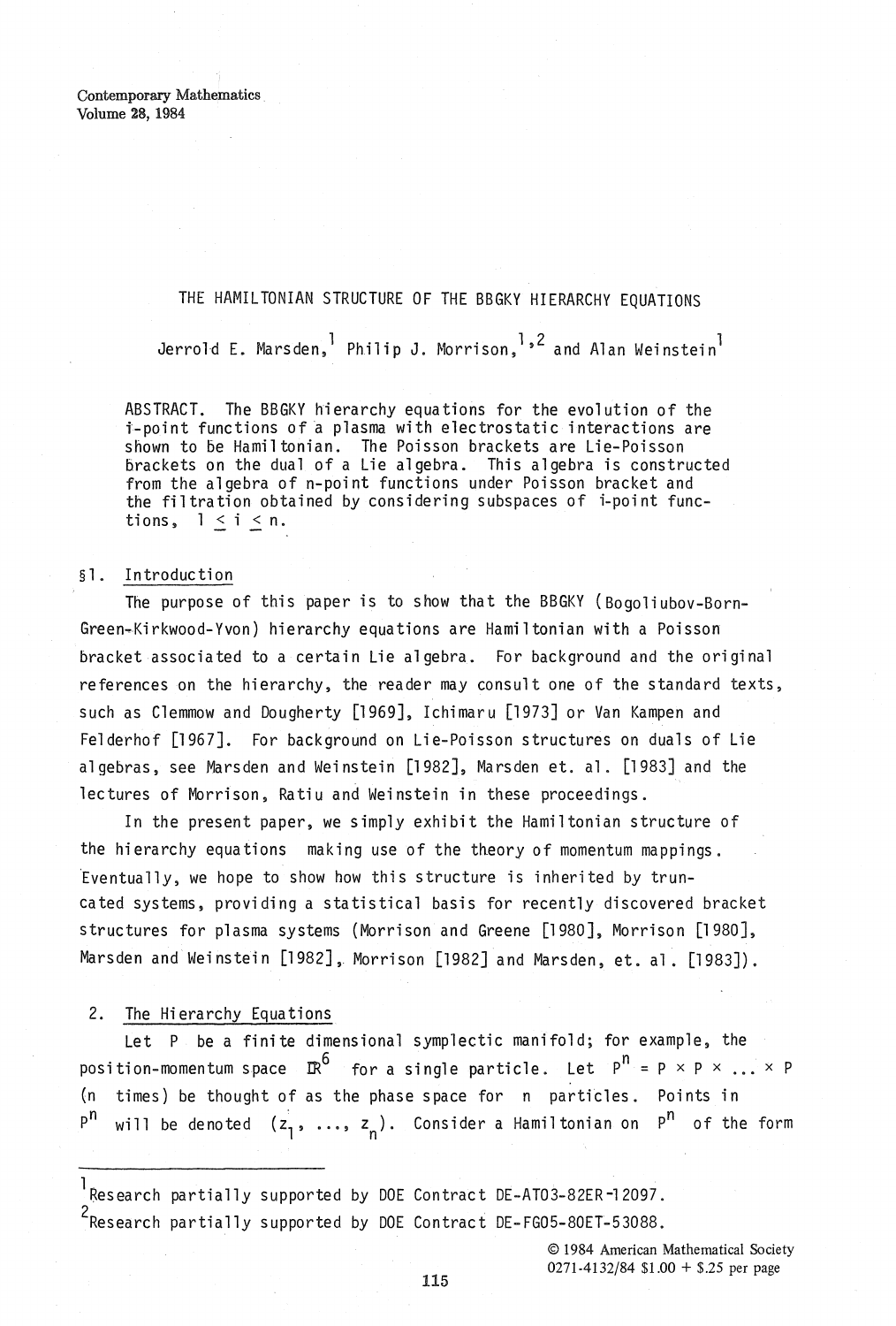$$
H_n(z_1, ..., z_n) = \sum_{i=1}^{n} H_i(z_i) + \sum_{i < j} H_2(z_i, z_j)
$$

where  $H_1: P \rightarrow \mathbb{R}$  and  $H_2: P \times P$  (minus the diagonal)  $\rightarrow \mathbb{R}$  are given and  $H_2$  is symmetric in its arguments. For example, on  $\mathbb{R}^6$  with  $z = (q, p)$ and  $z^* = (q^*, p^*)$ , the functions

$$
H_1(z) = \frac{|p|^2}{2m}
$$
 and  $H_2(z, z') = \frac{e^2}{|q - q'|}$ 

describe the dynamics of identical particles of mass m and charge e under electrostatic interaction. (The simple generalization to an arbitrary number of different species is omitted here.)

Hamilton's equations on  $P^{n}$  give the Liouville equation for the evolution of a smooth symmetric function,

 $f_n : P^n \rightarrow \mathbb{R}$ ,

namely

$$
\frac{\partial f_n}{\partial t} + \{f_n, H_n\}_n = 0,
$$
 (L)

where  $\{\ ,\ \}_{n}$  denotes the Poisson bracket on  $P^n$ , i.e. the n-particle Poisson bracket. The moments of  $f_n$  are defined by the following equations

one-point function: 
$$
f_1(z,t) = n \int f_n(z, z_2, ..., z_n; t) dz_2 ... dz_n
$$
  
two-point function:  $f_2(z, z^1; t) = n(n-1) \int f_n(z, z^1, z_3, ..., z_n; t) dz_3 ... dz_n$ 

where dz denotes Liouville measure. The hierarchy equations can be obtained by differentiating these equations in t using the evolution equation for  $f_n$ . For example, the first equation is

$$
\frac{\partial f_1}{\partial t} (z; t) + \{f_1, \mathcal{H}(f_1)\}(z; t) = \int \{f_1(z; t) f_1(z'; t) - f_2(z, z'; t), H_2(z, z')\} dz'
$$
\n(H1)

where  $\mathcal{H}_1(f_1)(z) = H_1(z) + \int f(z')H_2(z,z')dz'$  and the braces denote the Poisson bracket on P (see the appendix).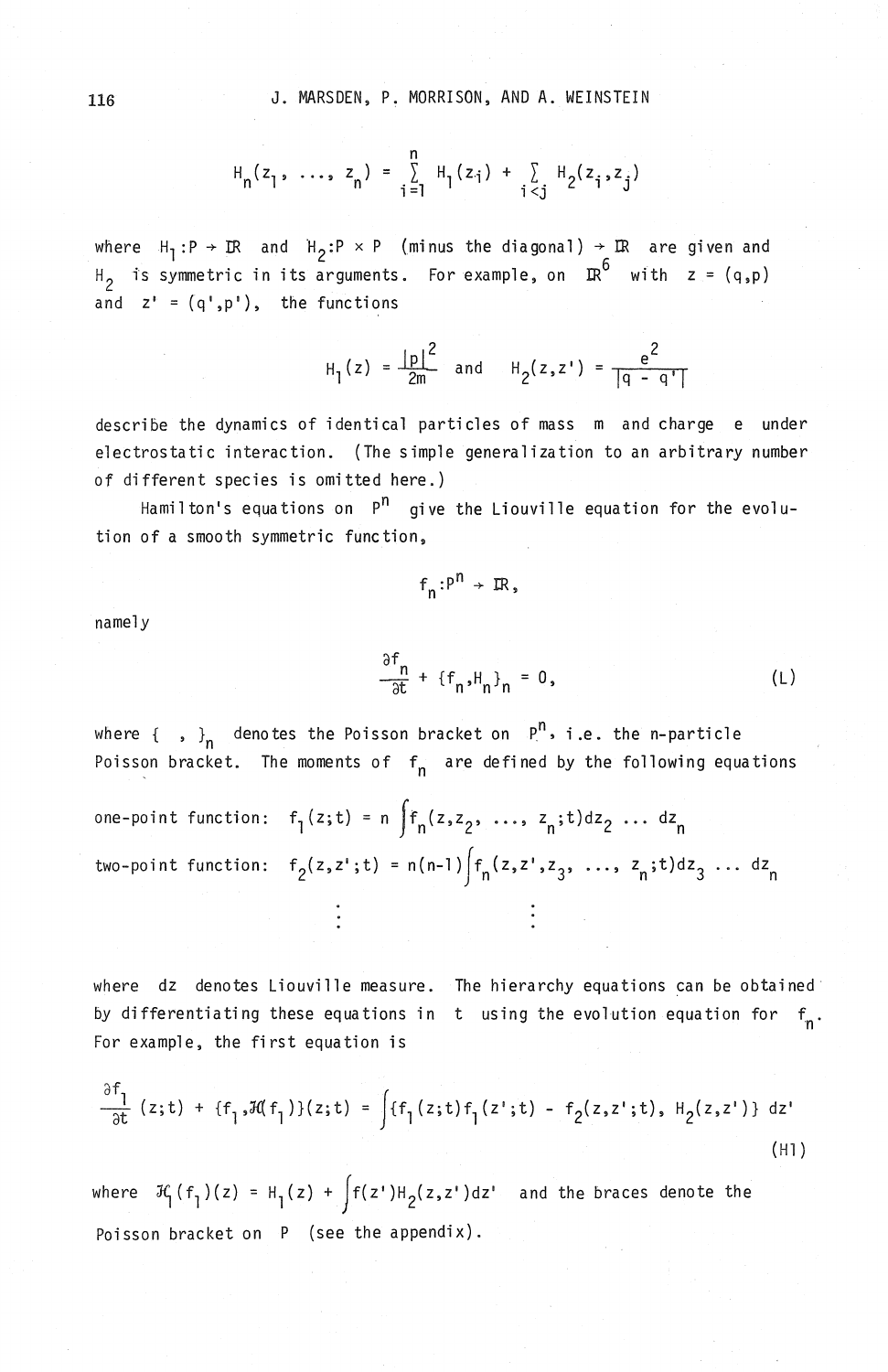## §3. Lie-Poisson Equations

A Lie-Poisson 5racket is the natural bracket on functions defined on the dual of a Lie algebra. These brackets play a fundamental role in the Hamiltonian description of rigid bodies, fluids, and plasmas, (See the references cited earlier). If G is a Lie group with Lie algebra  $of$  and dual  $\omega^*$ , then for F, G:  $\omega^* \rightarrow \mathbb{R}$ , their Lie-Poisson bracket at  $\mu \in \omega^*$ is defined by

$$
\{F,G\}(\mu) = \langle \mu, \left[\frac{\delta F}{\delta \mu}, \frac{\delta G}{\delta \mu}\right] \rangle, \qquad (LP)
$$

where  $\frac{\delta F}{\delta u} \in \mathcal{Y}$  is defined by

$$
DF(\mu) \cdot \mu' = (\mu' \cdot \frac{\delta F}{\delta \mu})
$$

DF( $\mu$ ) is the Frechet derivative,  $\langle , \rangle$  is the pairing between  $g^*$  and  $g^*$ , and  $[$ ,  $]$  is the Lie bracket on  $\mathfrak{g}_+$ .

The Lie-Poisson bracket for the group Sym(P) of canonical transformations of a symplectic manifold P may now be described as follows. Except for constants, the Lie algebra sym (P) may be identified with (generating) functions  $K: P \rightarrow \mathbb{R}$  and its dual sym(P)<sup>\*</sup> with densities fdµ, where  $f:P \rightarrow \mathbb{R}$  and d<sub>u</sub> is Liouville measure on P. Then we set

 $\{F, G\}(f) = \int_{P} f \left\{ \frac{\delta F}{\delta f}, \frac{\delta G}{\delta f} \right\} d\mu.$  (PV)

This is the bracket for the Poisson-Vlasov equation; it is also a fundamental ingredient in the Maxwell-Vlasov bracket (Morrison [1980J, Marsden and Weinstein [1982]). With P replaced by  $P^{n}$ , it also describes the Liouville equation (L). In fact one can check either by a direct calculation or from considerations of reduction of dynamics on  $\text{Sym}(P^n)$  that (L) is equivalent to

 $\dot{F} = \{F, \mathcal{H}, \} (f_n)$ 

where F is a functional of  $f_n$ , { } ( $f_n$ ) is given by the bracket (PV) with  $f_n$  in place of f,  $P^n$  in place of P and

$$
\mathcal{H}_{n}(f_{n}) = \int_{p^{n}} H_{n}(z_{1}, ..., z_{n}) f_{n}(z_{1}, ..., z_{n}) dz_{1} ... dz_{n}.
$$

Here Sym( $P^{n}$ ) may be replaced by Sym<sub>s</sub>( $P^{n}$ ), those elements of Sym( $P^{n}$ ) that commute with permutations and sym( $P^{n}$ ) by sym $_{S}$ ( $P^{n}$ ), the symmetric functions on P<sup>n</sup>.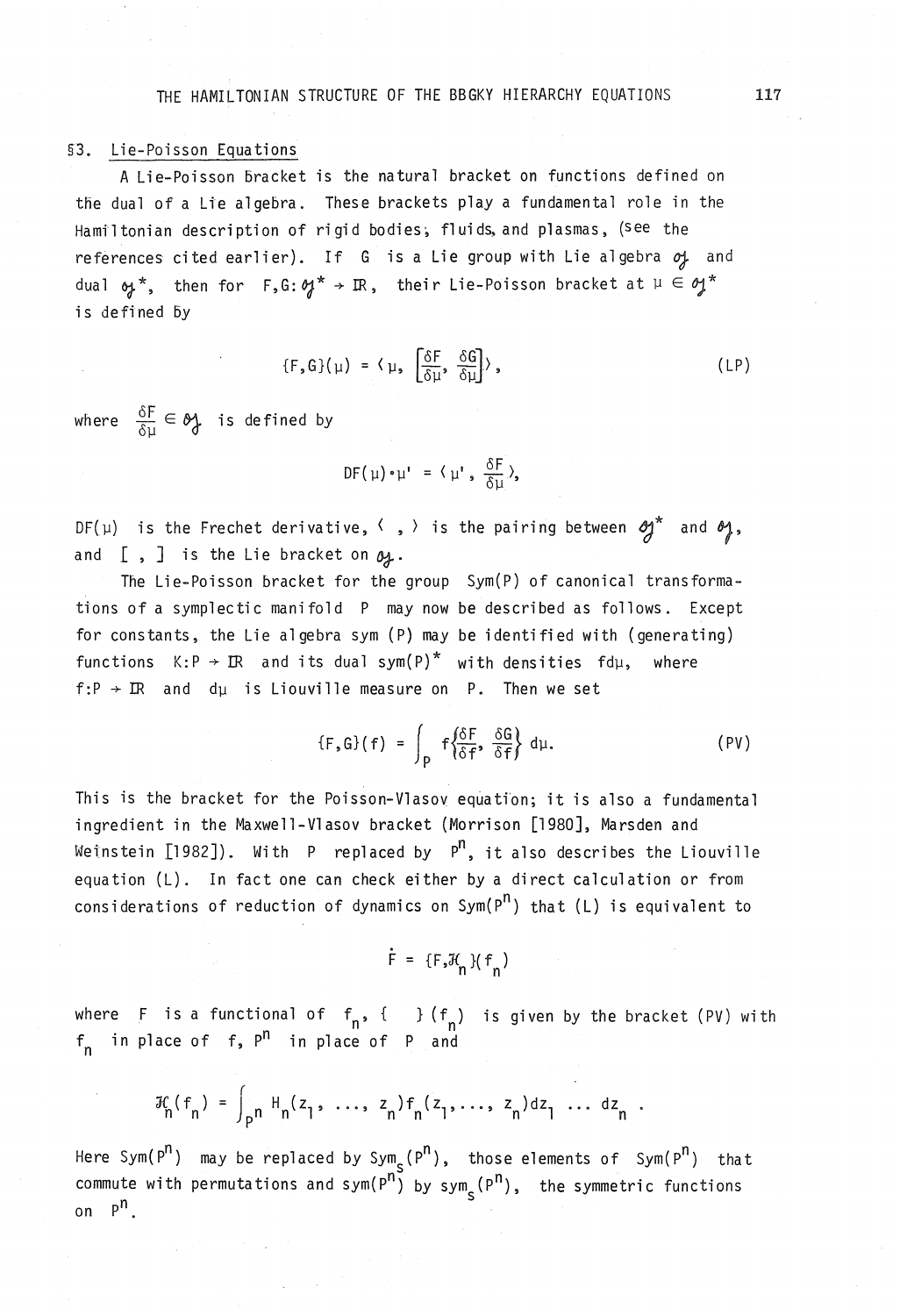# 4. The Hierarchy Algebra

Suppose that  $A_n$  is a real Lie algebra and  $A_1 \subseteq A_2 \subseteq ... \subseteq A_n$  are linear subspaces. Below we shall choose  $A_n$  to be the algebra  $sym_e(P^n)$ of symmetric functions under Poisson bracket and  $A_i$  to be the space sym<sub>s</sub> (P<sup>1</sup>) embedded as a subspace by the map

$$
\varepsilon_{i}:K_{i}(z_{1},..., z_{i}) \mapsto [K_{i}(z_{j_{1}},..., z_{j_{i}})]
$$

where the sum is over distinct subsets of  $\{1, \ldots, n\};$  i.e.  $f_j$ . For example

$$
\kappa_1(z_1) \mapsto \sum_i \kappa_1(z_i) \quad \text{and} \quad \kappa_2(z_1, z_2) \mapsto \sum_{i \neq j} \kappa_2(z_i, z_j)
$$

One checks that in this example we have a filtration; i.e.

$$
[A_i, A_j] \subset A_{i+j-1}
$$
 (F)

(Note that only  $A_1$  is a Lie subalgebra,) In general given such a filtration there is a Lie algebra structure on

$$
A_n = A_1 \oplus A_2 \oplus \ldots \oplus A_n
$$

such that the map

 $\alpha_n : A_n \rightarrow A_n$ 

defined by

$$
\alpha_n(K_1, \ldots, K_n) = K_1 + \ldots + K_n
$$

is a Lie algebra homomorphism. Indeed, set

$$
[K_{1}, ..., K_{n}), (L_{1}, ..., L_{n})] = ([K_{1}, L_{1}], [K_{1}, L_{2}] + [K_{2}, L_{1}],
$$
  

$$
[K_{2}, L_{2}] + [K_{1}, L_{3}] + [K_{3}, L_{1}], ...,)
$$
 (HLA)

where  $[K_i, L_j]$  is to be put in the k<sup>th</sup> slot if  $k = i + j - 1$  and if i + j - 1  $\leqslant$  n. If i + j - 1  $>$  n, the term is to be put in the last  $(n^{th})$ slot; one has some options here that will be the subject of our work on trunca ti ons.

One can check directly that (HLA) defines a Lie algebra structure and that  $\alpha_n$  is a Lie algebra homomorphism.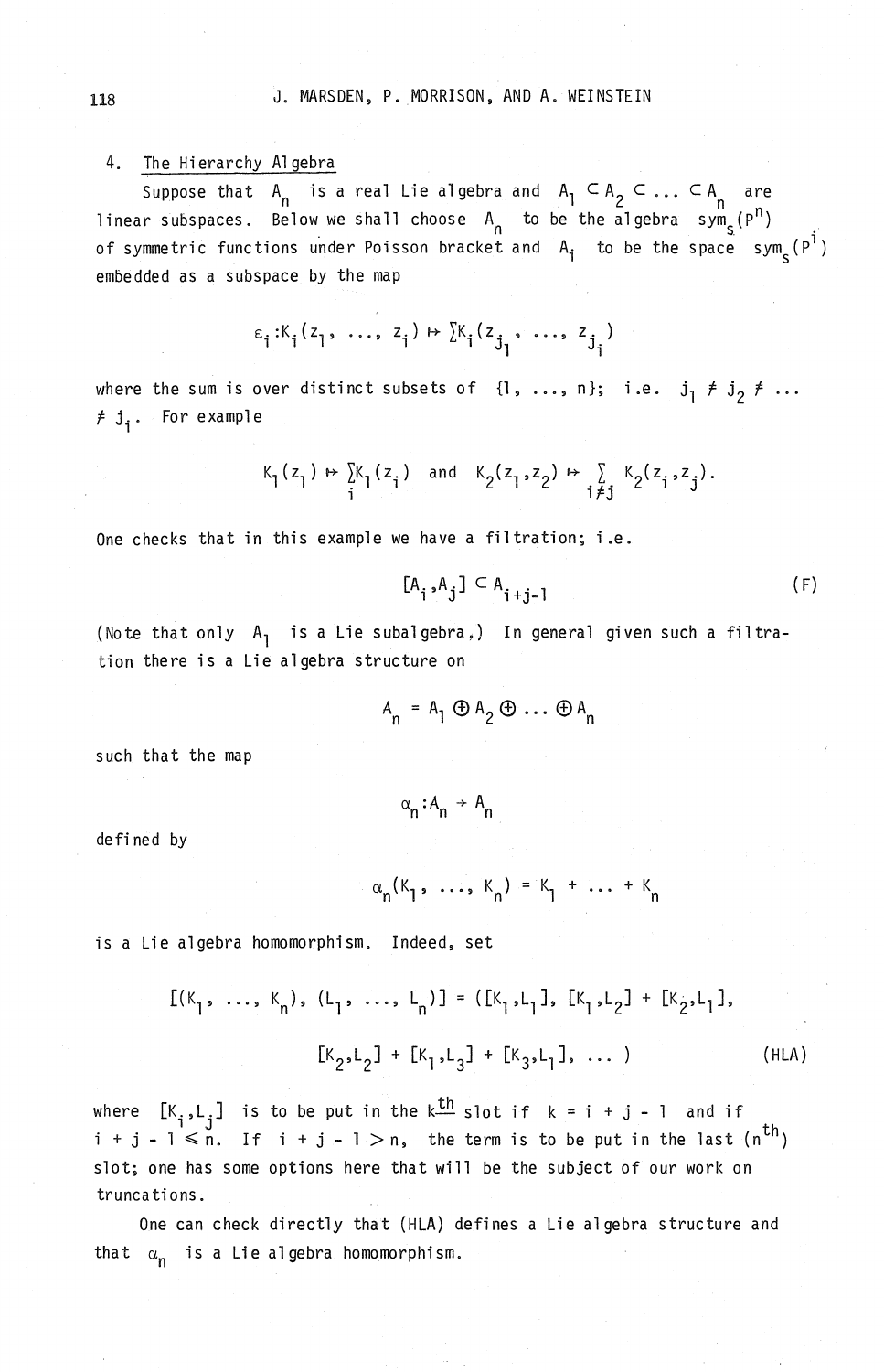## THE HAMILTONIAN STRUCTURE OF THE BBGKY HIERARCHY EQUATIONS 119

§5. The Moments Comprise a Momentum Map

The dual  $\alpha_n^*$  of  $\alpha_n$  in our example is determined as follows. We have

$$
\alpha_n : A_1 \oplus \ldots \oplus A_n \rightarrow A_n \quad \text{and so} \quad \alpha_n^\star : A_n^\star \rightarrow A_1^\star \oplus \ldots \oplus A_n^\star
$$

is given by

$$
\int (\alpha_n^* f_n)(K_1, \ldots, K_n) dz_1 \ldots dz_n = \int f_n \alpha_n(K_1, \ldots, K_n) dz_1 \ldots dz_n
$$
  
= 
$$
\sum_{i=1}^n \int f_n \varepsilon_i(K_i) dz_1 \ldots dz_n.
$$

From the definitions it follows that

$$
\alpha_n^* f_n = (f_1, \ldots, f_n)
$$

where  $f_1$ , ...,  $f_n$  are the moments of  $f_n$  and the embeddings  $\varepsilon_i$  are suppressed.

Thus, the process of taking moments is given by the dual of a Lie algebra homomorphism and is therefore a momentum map (this is a standard fact; cf. Guillemin and Sternberg [1980J or Marsden et. al. [1983J).

# 96. The Hi erarchy Equa tions are Lie-Poisson

Since  $\alpha_n^*$  is a momentum map, it is a Poisson map; i.e. it preserves brackets. We have the following maps

$$
sym_{S}^{*}(P^{n}) \xrightarrow{\mathcal{H}_{n}} IR
$$
\ntaking moments  $\downarrow \alpha_{n}^{*}$ \n
$$
A_{n} = \sum_{i=1}^{n} sym_{S}^{*}(P^{i}) \xrightarrow{\mathcal{H}} IR
$$

Now 
$$
\mathcal{H}_n(f_n) = \int_{p^n} H_n(z_1, \ldots, z_n) f_n(z_1, \ldots, z_n) dz_1 \ldots dz_n
$$
  

$$
= \int_{p^n} \sum_{i=1}^n H_i(z_i) f_n(z_1, \ldots, z_n) dz_1, \ldots, dz_n
$$

$$
+ \int_{p^n} \sum_{i \le j} H_2(z_i, z_j) f_n(z_1, \ldots, z_n) dz_1 \ldots dz_n
$$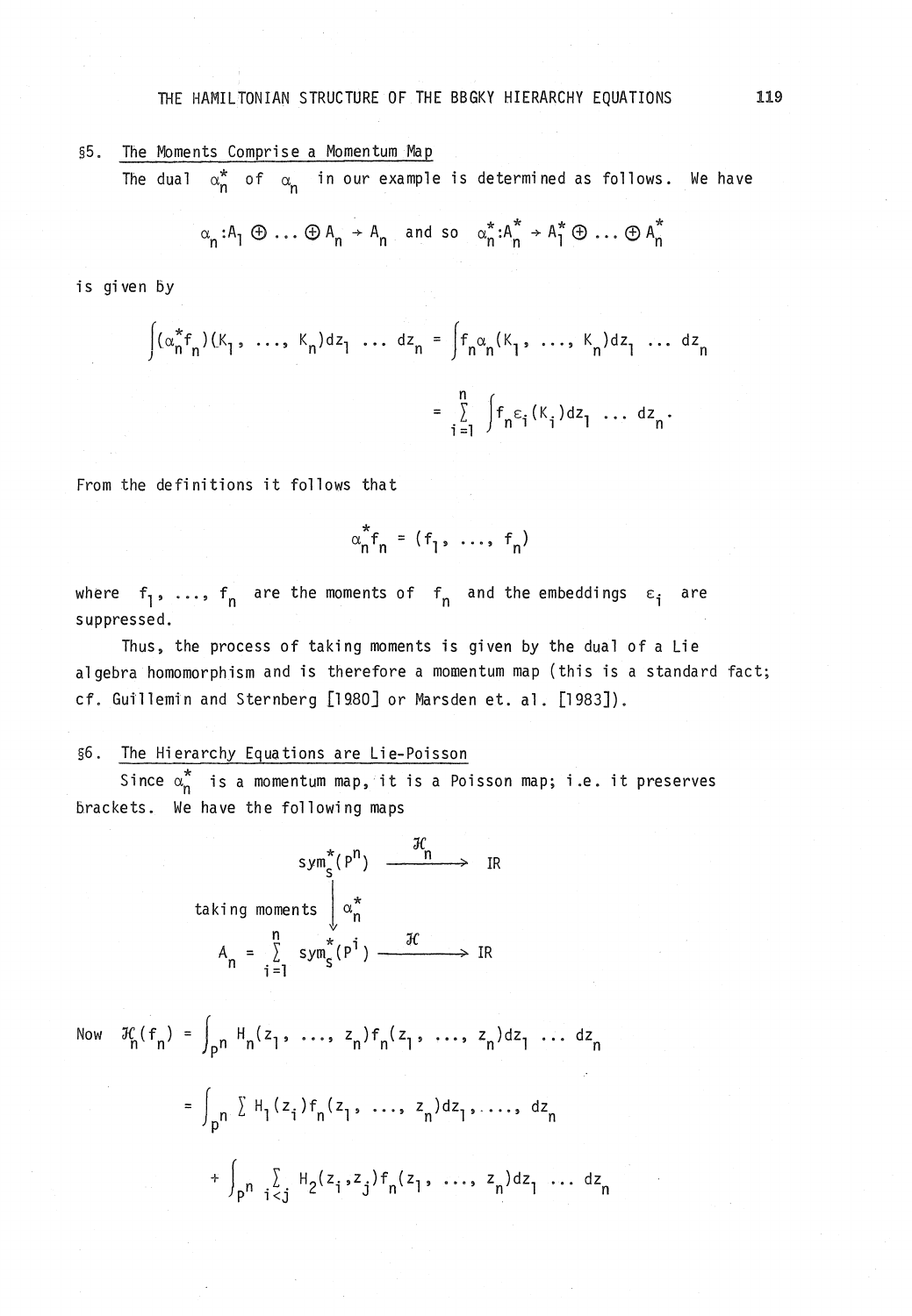$$
= \int_{P} H_{1}(z) f_{1}(z) dz + \frac{1}{2} \int_{P} 2 H_{2}(z, z') f_{2}(z, z') dz dz'
$$

so that  $\mathcal{H}_{\mathsf{n}}$  "collectivizes" in the sense of Guillemin and Sternberg [1980] to a map  $\widetilde{J}$ C on  $A_1^*$   $\oplus \ldots \oplus A_n^*$  that depends only on the first two arguments. From general properties of momentum maps and reduction, it follows that the equations of motion for  $\mathcal H$  are Lie-Poisson. But these equations are just the equations for  $f_n$  written out in terms of the moments; they are thus the hierarchy equations. We summarize:

Theorem. The BBGKY hierarchy equations for the moments  $f_1$ , ...,  $f_n$  of an n particle distribution function  $f_n(z_1, \ldots, z_n)$  are equivalent to the Hamiltonian equations

$$
\dot{F} = \{F, \mathcal{H}\}_{A^*}
$$
 (LP)

where F is a functional of  $(f_1, \ldots, f_n)$  (regarded as independent variables),  $\mathcal H$  is given by

$$
\mathcal{H}(f_1, \ldots, f_n) = \int_P H_1(z) f_1(z) dz + \frac{1}{2} \int_{P^2} H_2(z, z^*) f_2(z, z^*) dz dz
$$

and {  $\}$ <sub> $A*$ </sub> is the Lie-Poisson bracket on the dual of the hierarchy Lie n algebra with Lie bracket given by (HLA).

Remark. The present formalism is appropriate for electrostatic interactions and has brackets compatible with those for the Poisson-Vlasov equation. Electromagnetic interactions require a Poisson structure compatible with that for the Maxwell-Vlasov equations, with fully incorporated electromagnetic field variables.

# Appendix. Direct Verification of the Main Theorem for the First Two Hierarchy Equations

 $\frac{\partial}{\partial t} f_n(z_1, \ldots, z_n; t) + \left\{ f_n(z_1, \ldots, z_n; t), \sum_i H_i(z_i) \right\}$ 

From (L) we have

$$
+\sum_{i < j} H_2(z_i, z_j)\Big\}_{z_1, \ldots, z_n} = 0, \quad (L)
$$

where we have replaced the brace subscript n by the explicit variable dependence  $z_1$ , ...,  $z_n$ . Thus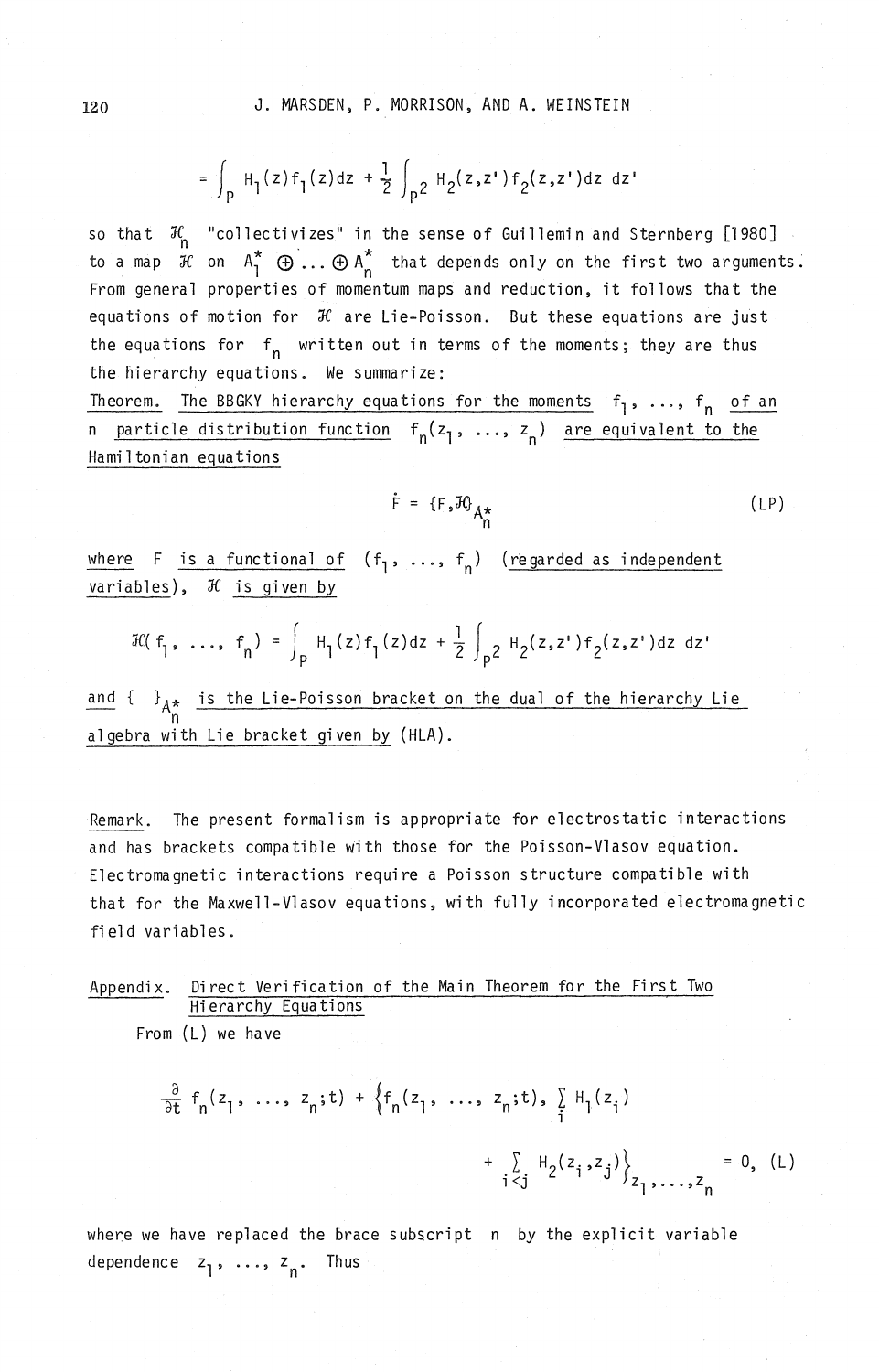$$
\frac{\partial}{\partial t} f_1(z_1; t) = \frac{\partial}{\partial t} n \int f_n(z_1, z_2, \dots, z_n; t) dz_2 \dots dz_n \quad \text{(definition of } f_1)
$$
\n
$$
= n \int - \left\{ f_n(z_1, \dots, z_n; t), \sum_{i} H_i(z_i) + \sum_{i < j} H_2(z_i, z_j) \right\}_{z_1, \dots, z_n} dz_2 \dots dz_n
$$

Using the identity  $\int {f,g \brace z_k}$  dz $_k = 0$ , we obtain

$$
\frac{\partial}{\partial t} f_1(z;t) = -n \Big\{ f_n(z_1, \ldots, z_n;t), \sum_{i} H_1(z_i) + \sum_{i < j} H_2(z_i, z_j) \Big\}_{z_1} dz_2 \ldots dz_n
$$
\n
$$
= -n \Big\{ f_n(z_1, \ldots, z_n;t), H_1(z_1) \Big\}_{z_1} dz_2 \ldots dz_n
$$
\n
$$
-n \Big\{ f_n(z_1, \ldots, z_n;t), \sum_{1 < j} H_2(z_1, z_j) \Big\}_{z_1} dz_2 \ldots dz_n
$$
\n
$$
= -\{f_1(z_1;t), H_1(z_1) \Big\}_{z_1} - \Big\{ f_2(z_1, z_2), H_2(z_1, z_2) \Big\}_{z_1} dz_2 \ldots (H1)
$$

This is equivalent to the first hierarchy equation (Hl).

For 
$$
f_2
$$
 we similarly compute (assuming  $n \ge 3$ )

$$
\frac{9}{9t} f_2(z_1, z_2; t) = n(n-1) \frac{9}{9t} \int_{0}^{t} f_1(z_1, \ldots, z_n; t) dz_3 \ldots dz_n
$$
\n
$$
= -n(n-1) \int_{0}^{t} \{f_1(z_1, \ldots, z_n; t), \sum_{i=1}^{n} H_i(z_i)
$$
\n
$$
+ \sum_{i < j} H_2(z_1, z_j) \} z_1, \ldots, z_n dz_3 \ldots dz_n
$$
\n
$$
= -n(n-1) \int_{0}^{t} \{f_1(z_1, \ldots, z_n; t), H_1(z_1) + H_2(z_2) \} z_1, z_2 dz_3 \ldots dz_n
$$
\n
$$
- n(n-1) \int_{0}^{t} \{f_1(z_1, \ldots, z_n; t), H_2(z_1, z_2) + \sum_{j>2} H_2(z_1, z_j) + \sum_{k>2} H_2(z_2, z_k) \} z_1, z_2 dz_3 \ldots dz_n
$$
\n
$$
= -\{f_2(z_1, z_2; t), H_1(z_1) + H_2(z_2) \} z_1, z_2
$$
\n
$$
- \{f_2(z_1, z_2; t), H_2(z_1, z_2) \} z_1, z_2
$$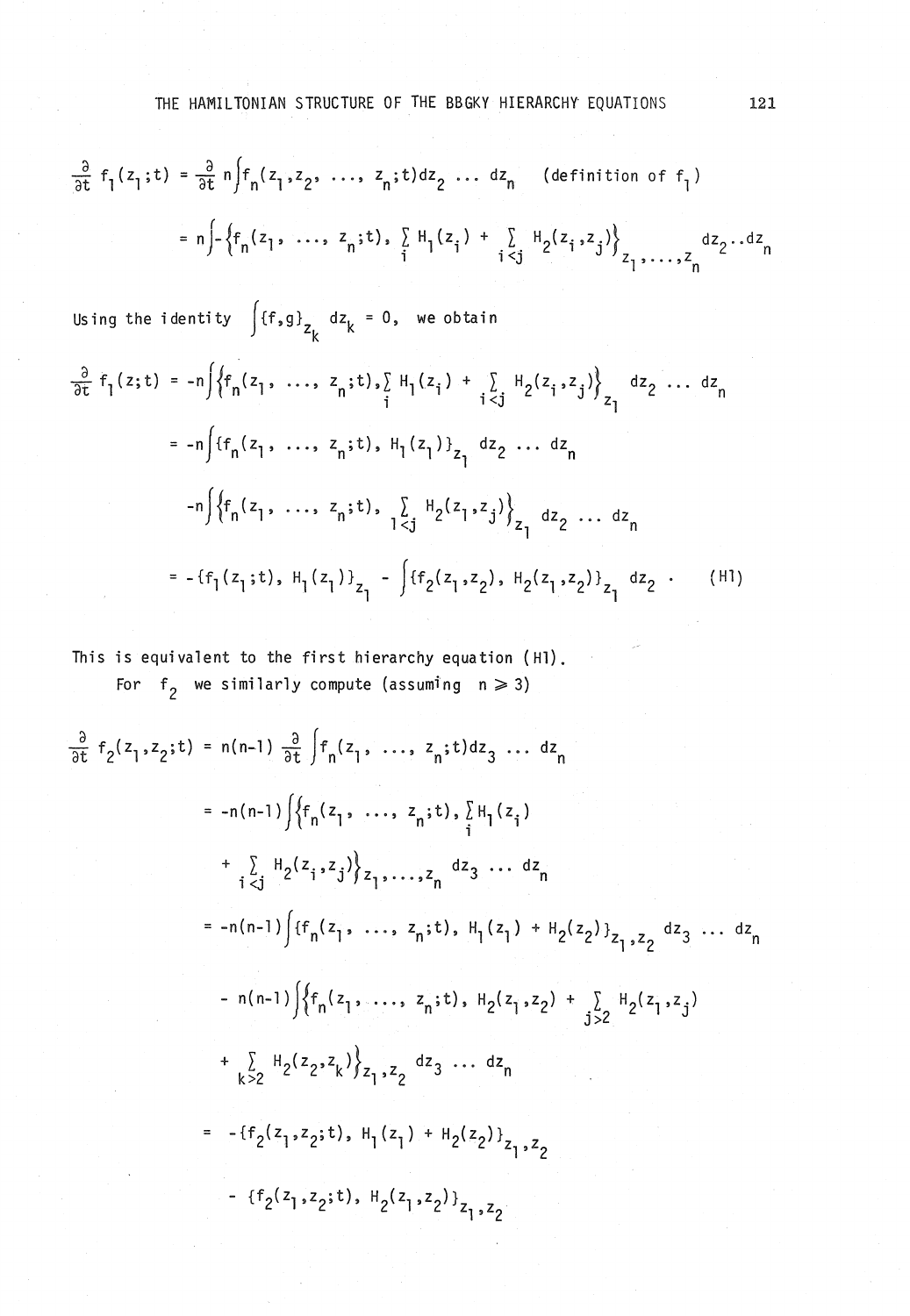$$
-\int \{f_3(z_1,z_2,z_3;t), H_2(z_1,z_3) + H_2(z_2,z_3)\}_{z_1,z_2} dz_3.
$$
 (H2)

Let us now verify that the Lie-Poisson structure also gives (H1) and (H2). Indeed, let  $F(f_1, f_2)$  be a functional of  $f_1$  and  $f_2$ . Then

$$
\dot{\mathbf{F}} = DF(f_1, f_2) \cdot (\dot{f}_1, \dot{f}_2)
$$
\n
$$
= \int \frac{\partial f_1}{\partial t} \frac{\partial F}{\partial f_1} dz_1 + \int \frac{\partial f_2}{\partial t} \frac{\partial F}{\partial f_2} dz_1 dz_2.
$$

Al so,

$$
\{F, \mathcal{H}\} \quad (f_1, \ldots, f_n) = \langle (f_1, \ldots, f_n), \left[ \frac{\delta F}{\delta f_1}, \frac{\delta F}{\delta f_2}, 0, \ldots, 0 \right], \left[ \frac{\delta \mathcal{H}}{\delta f_1}, \frac{\delta \mathcal{H}}{\delta f_2}, \ldots \right] \rangle
$$
\n
$$
\text{Now } \frac{\delta \mathcal{H}}{\delta f_1} = H_1 \quad \text{and } \frac{\delta \mathcal{H}}{\delta f_2} = \frac{1}{2} H_2, \text{ so}
$$
\n
$$
\{F, \mathcal{H}\}_{A_n^*}(f_1, \ldots, f_n) = \langle (f_1, \ldots, f_n), \left[ \frac{\delta F}{\delta f_1}, \frac{\delta F}{\delta f_2}, 0, 0, \ldots, 0 \right], \left[ H_1, \frac{1}{2} H_2, 0, \ldots, 0 \right] \rangle.
$$

The bracket is obtained by embedding as functions of  $z_1$ , ...,  $z_n$ , taking the Poisson bracket there and then identifying the answer as an embedded function. The embedding introduces various combinatorial factors. For example, we find

$$
[ (K_1(z_1), K_2(z_1, z_2), 0, 0, \ldots), (L_1(z_1), L_2(z_1, z_2), 0, \ldots) ]
$$
  
\n
$$
= ( {K_1(z_1), L_1(z_1)}_{z_1}, 2{K_1(z_1), L_2(z_1, z_2)}_{z_1},
$$
  
\n
$$
+ 2{K_2(z_1, z_2), L_1(z_1)}_{z_1}, \frac{2}{n-2} {K_2(z_1, z_2), L_2(z_1, z_2)}_{z_1, z_2}
$$
  
\n
$$
+ 4{K_2(z_1, z_2), L_2(z_2, z_3)}_{z_1}, 0, 0, \ldots).
$$

Remark. The term  $\{K_2(z_1,z_2), L_2(z_1,z_2)\}_{z_1,z_2}$  could have gone into the second slot to give another Lie algebra for which the theorem remains valid. Thus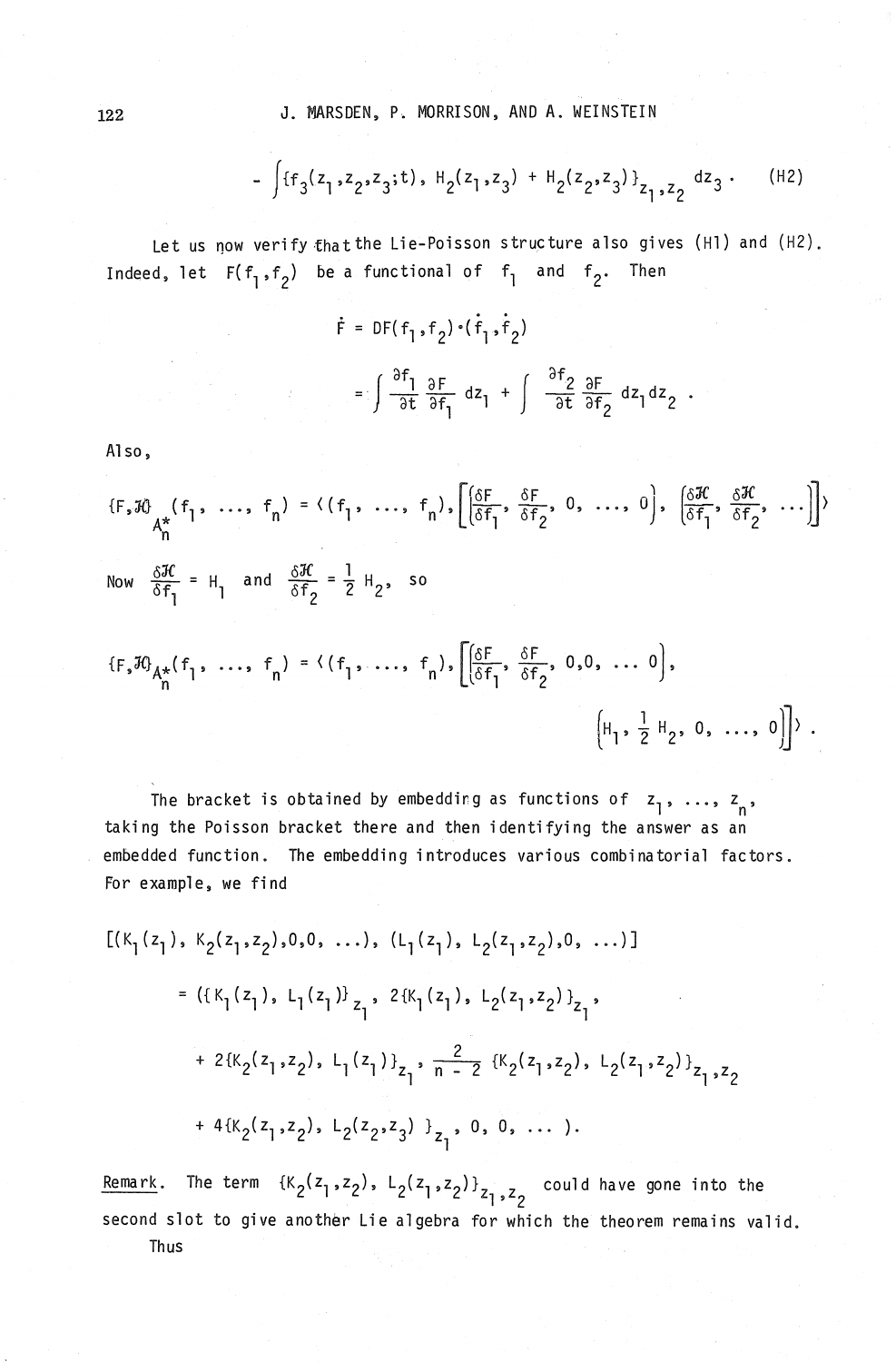THE HAMILTONIAN STRUCTURE OF THE BBGKY HIERARCHY EQUATIONS 123

$$
\{F, 3G\}_{n}^{*}(f_{1}, ..., f_{n}) = \int f_{1} \{\frac{\delta F}{\delta f_{1}}, H_{1}\}_{Z_{1}} dz_{1}
$$
\n
$$
+ 2 \int f_{2} \{\{\frac{\delta F}{\delta f_{1}} (z_{1}), \frac{1}{2} H_{2}(z_{1}, z_{2})\}_{Z_{1}} dz_{2}
$$
\n
$$
+ \int f_{3} \cdot \frac{2}{n-2} \{\frac{\delta F}{\delta f_{2}} (z_{1}, z_{2}), \frac{1}{2} H_{2}(z_{1}, z_{2})\}_{Z_{1}, z_{2}} dz_{1} dz_{2} dz_{3}
$$
\n
$$
+ \int f_{3} \cdot 4 \{\frac{\delta F}{\delta f_{2}} (z_{1}, z_{2}), \frac{1}{2} H_{2}(z_{1}, z_{2})\}_{Z_{1}} dz_{1} dz_{2} dz_{3}
$$
\n
$$
= - \int \{f_{1}(z_{1}), H_{1}(z_{1})\}_{\frac{\delta F}{\delta f_{1}}} dz_{1}
$$
\n
$$
+ \int \{f_{2}(z_{1}, z_{2}), H_{2}(z_{1}, z_{2})\}_{Z_{1}, z_{2}} \frac{\delta F}{\delta f_{1}} dz_{1} dz_{2}
$$
\n
$$
+ 2 \int \{f_{2}(z_{1}, z_{2}), H_{1}(z_{1})\}_{\frac{\delta F}{\delta f_{2}}} (z_{1}, z_{2}) dz_{1} dz_{2}
$$
\n
$$
+ \int \{f_{2}(z_{1}, z_{2}), H_{2}(z_{1}, z_{2})\}_{\frac{\delta F}{\delta f_{2}}} dz_{1} dz_{2}
$$
\n
$$
+ \int \{f_{2}(z_{1}, z_{2}), H_{2}(z_{1}, z_{2})\}_{\frac{\delta F}{\delta f_{2}}} dz_{1} dz_{2}
$$
\n
$$
+ 2 \int \{f_{3}(z_{1}, z_{2}, z_{3}), H_{2}(z_{1}, z_{3})\}_{Z_{1}} \frac{\delta F}{\delta f_{2}} dz_{1} dz_{2} dz_{3}
$$

Comparing coefficients of  $\frac{\delta F}{\delta f_1}$  and  $\frac{\delta F}{\delta f_2}$  gives (H1) and (H2).

#### **REFERENCES**

1. P.C. Clemmow and J.P. Dougherty. Electrodyhamics of Particles and Plasmas, Addison-Wesley, (1969).

2. V. Guillemin and S. Sternberg, The moment map and collective motion, Ann. of Phys. 127, (1980), 220-253.

3. S. Ichimaru, Basic Principles of Plasma Physics, Benjamin, (1973).

4. J.E. Marsden, T. Ratiu and A. Weinstein, Semidirect products and reduction in mechanics, Trans. Amer. Math Soc. (to appear), (1983).

5. J. E. Marsden and A. Weinstein, The Hamiltonian structure of the Maxwell-Vlasov equations, Physica D, *i.* (1982), 394-406.

6. J.E. Marsden, A. Weinstein, T. Ratiu, R. Schmid and R.G. Spencer, Hamiltonian systems with symmetry, coadjoint orbits and plasma physics,